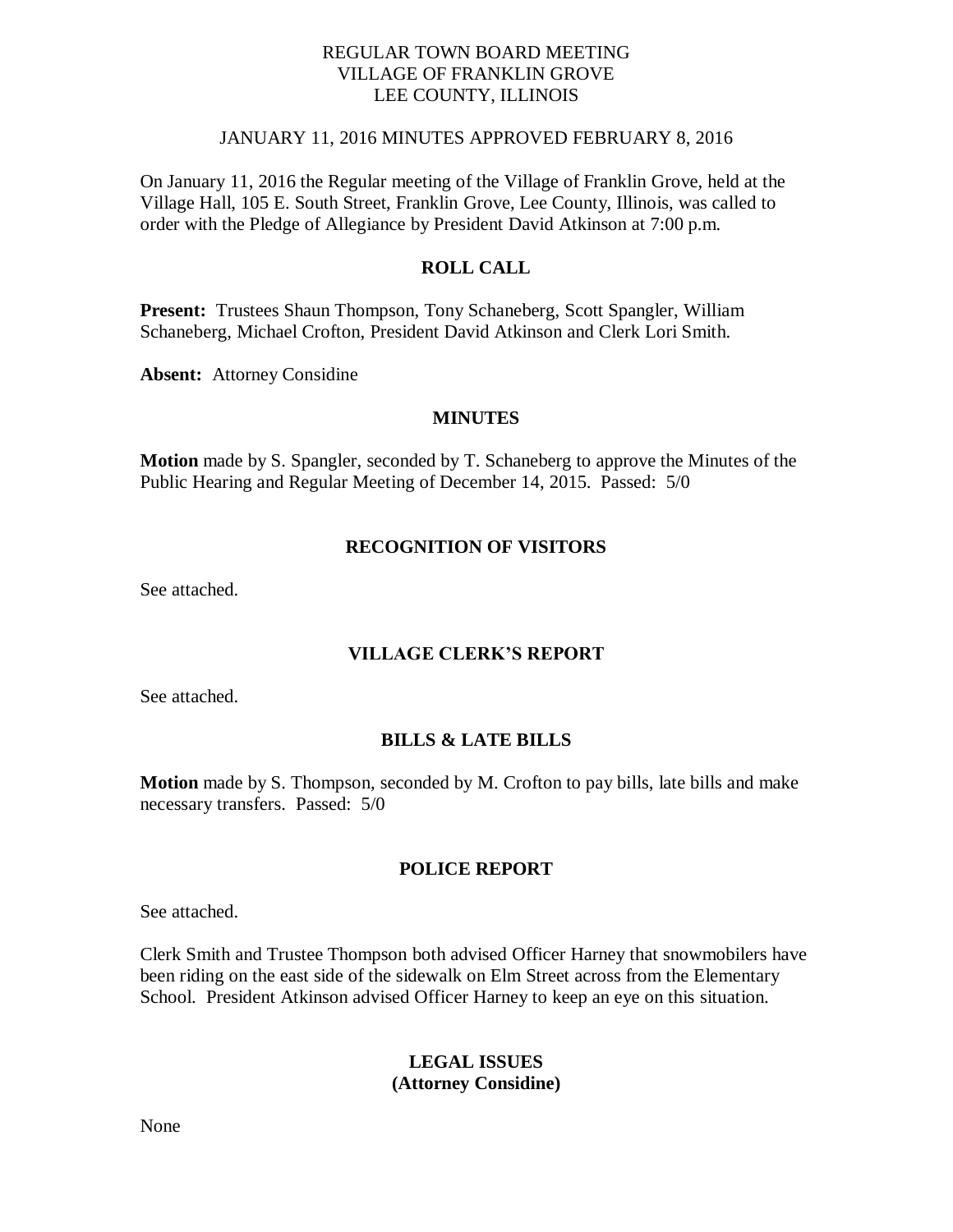### **GENERAL**

**Motion** was made by T. Schaneberg, seconded by William Schaneberg to donate the same amount given last year to the Illinois FFA Foundation. Passed: 5/0

**Motion** made by T. Schaneberg, seconded by W. Schaneberg to appoint Nick Sprague to the board to fill the vacancy left by Roger Warrenfeltz. Passed: 5/0

# C**OMMITTEE REPORTS**

# **STREETS & ALLEYS**

(T. Schaneberg Chairman)

Trustee Schaneberg advised that we are still holding final payment for work done on Hughes Street until everything is done to our satisfaction.

Clerk Smith brought up a complaint she had with regards to the sidewalk outside the Post Office. The complaint was in regards to the unevenness of the sidewalk as you walk into the main door. Trustee Schaneberg will talk to the Post Office to see what can be done.

### **WATER & SEWER**

### (W. Schaneberg Chairman)

Trustee Schaneberg advised that he received a quote from Mississippi Valley for a rebuilt 6" pump at the Lift Station for \$8,355.00 and \$8,975.00 for new.

**Motion** made by S. Thompson, seconded by T. Schaneberg to approve up to \$10,000.00 for a 6" pump replacement with installation for the Lift Station. Passed: 5/0

Trustee Schaneberg advised that it will cost approximately \$28,300.00 for a Trickling Filter and it was the consensus of the board to go ahead with galvanizing.

#### **COMMUNITY DEVELOPMENT**

(S. Thompson Chairman)

None

### **PROPERTIES**

(M. Crofton Chairman)

Trustee Crofton advised he is still working on bids for the roof at Atlasta Park Women's Shelter.

President Atkinson opened the sealed bids for the 2000 Chevy 3500 Truck with top bid going to Herman Ramsey for \$3,531.

**Motion** made by M. Crofton, seconded by W. Schaneberg to accept the high bid of \$3,531 for the 2000 Chevy 3500 Truck. Passed: 5/0